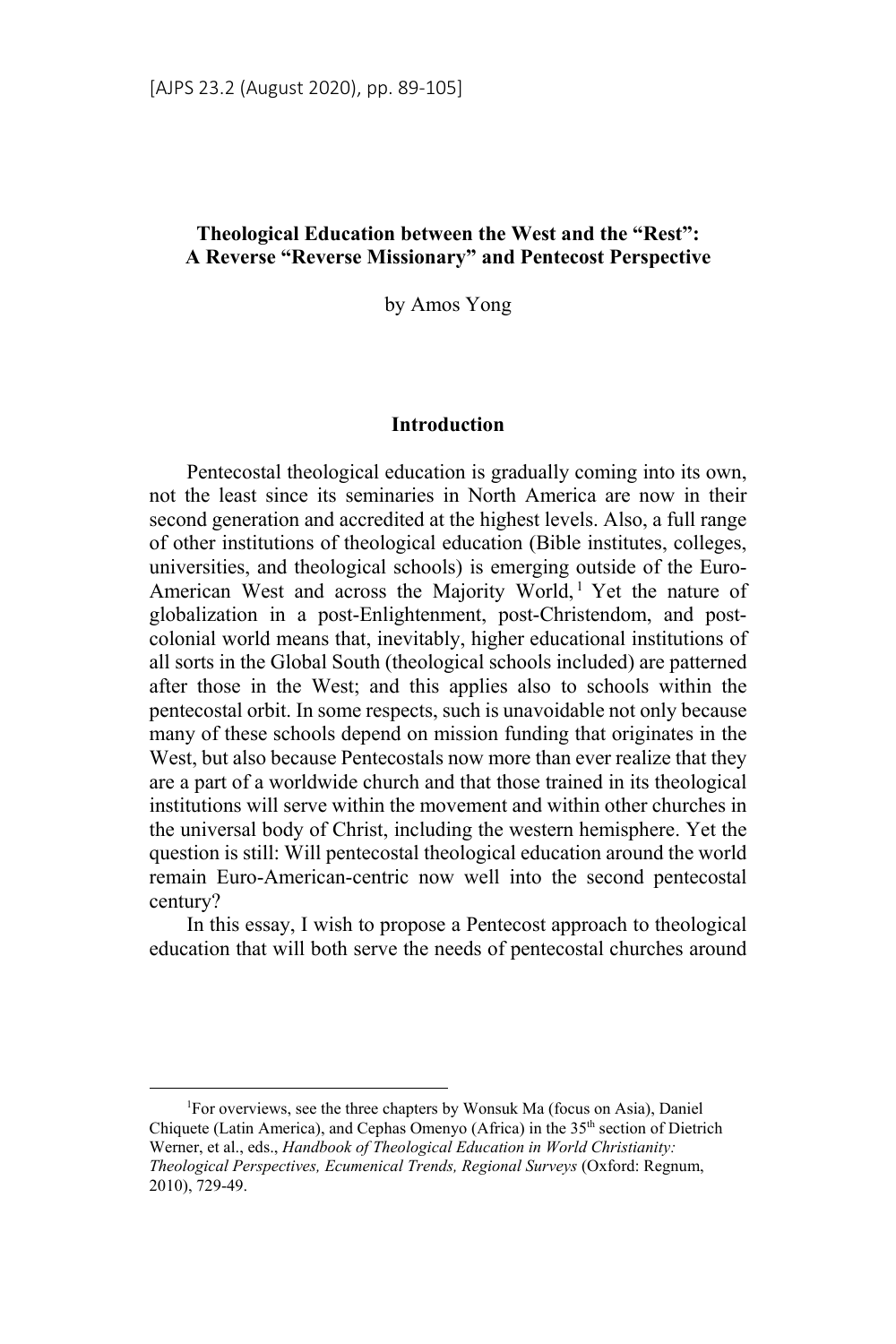the world and engage with the church ecumenical as well. $2$  To appreciate this proposal, however, we begin by situating the reigning western paradigm for theological education that continues to norm fledgling efforts elsewhere, then sketch the overall contours of our Pentecost model, and lastly explicate some of the implications of this vision for pentecostal theological institutions, especially in the Majority World. Our goal in such a short piece cannot be exhaustive, but it can serve as a springboard for ongoing reflection and discussion.

One caveat, however, needs to be registered: that being my own theological education and institutional location in the West. Although I have visited pentecostal schools and seminaries in every continent, my experience and perspective is predominantly western. Yes, I was born in Malaysia to Assemblies of God pastors who migrated to the United States when I was age ten to minister among Chinese speaking immigrants to Northern California; thus, overnight, I became an Assemblies of God missionary kid.<sup>3</sup> Yet all of my theological schooling and formation has been in North America, and I have only taught (in three different theological institutions) in this context.<sup>4</sup> Hence, I can claim from this space no more than what I am calling 'a reverse-reverse missionary perspective'. That denotes I am applying what missiologists call my reverse missionary experience to thinking about what it means

 $\overline{a}$ Note how in this essay *pentecostal* (capitalized when used as part of a name or to refer to a group of persons, but not when used adjectivally) always qualifies the modern group of churches with roots, at least in part, in the Azusa Street revival in the early twentieth century, while what I call *Pentecost*, although informed by my background, experience, and ministerial affiliation with the modern ecclesial movement, more intentionally connects to the narrative of Acts chapter 2 that belongs to the church catholic in order to propose a theological logic that could be embraced by any follower of Jesus Christ; this latter notion will be elaborated upon later even as interested readers can explore further where I have developed this distinction in other articles including, "The *Missio Spiritus* in a Pluralistic World: A Pentecost Approach to Dialogue, Hospitality, and Sanctuary," *Pittsburgh Theological Journal* 9 (Autumn 2018): 11-48 [at https://www.pts.edu/UserFiles/File/resources/Journal%202018.pdf], and "The Spirit Poured Out: A (Pentecostal) Perspective after Pentecost," in Guido Vergauwen, o.p., and Andreas Steinbruber, eds., *Veni, Sancte Spiritus! Theologiesche Beiträge zue Sendung des Geistes/Contributions thélogiques à la mission de l'Esprit/Theological Contributions to the Mission of the Spirit – Festschrift für Barbara Hallensleben zum 60. Geburtstag*, Studia Oecumenica Friburgensia 85, Studienzentrum für Glaube und Gesellschaft 7 (Münster, Germany: Aschendorff-Verlag, 2018), 198-210. 3

<sup>&</sup>lt;sup>3</sup>See how my own "missionary journey" has been generative for theological and missiological reflection: Yong, "From Every Tribe, Language, People, and Nation: Diaspora, Hybridity, and the Coming Reign of God," in Chandler H. Im and Amos Yong, eds., *Global Diasporas and Mission*, Regnum Edinburgh Centenary Series 23 (Oxford, UK: Regnum Books International, 2014), 253-61.

<sup>&</sup>lt;sup>4</sup>My prior autobiographical reflections include "The Spirit, Vocation, and the Life of the Mind: A Pentecostal Testimony," in Steven M. Fettke and Robby Waddell, eds., *Pentecostals in the Academy: Testimonies of Call* (Cleveland, Tenn.: CPT Press, 2012), 203-20.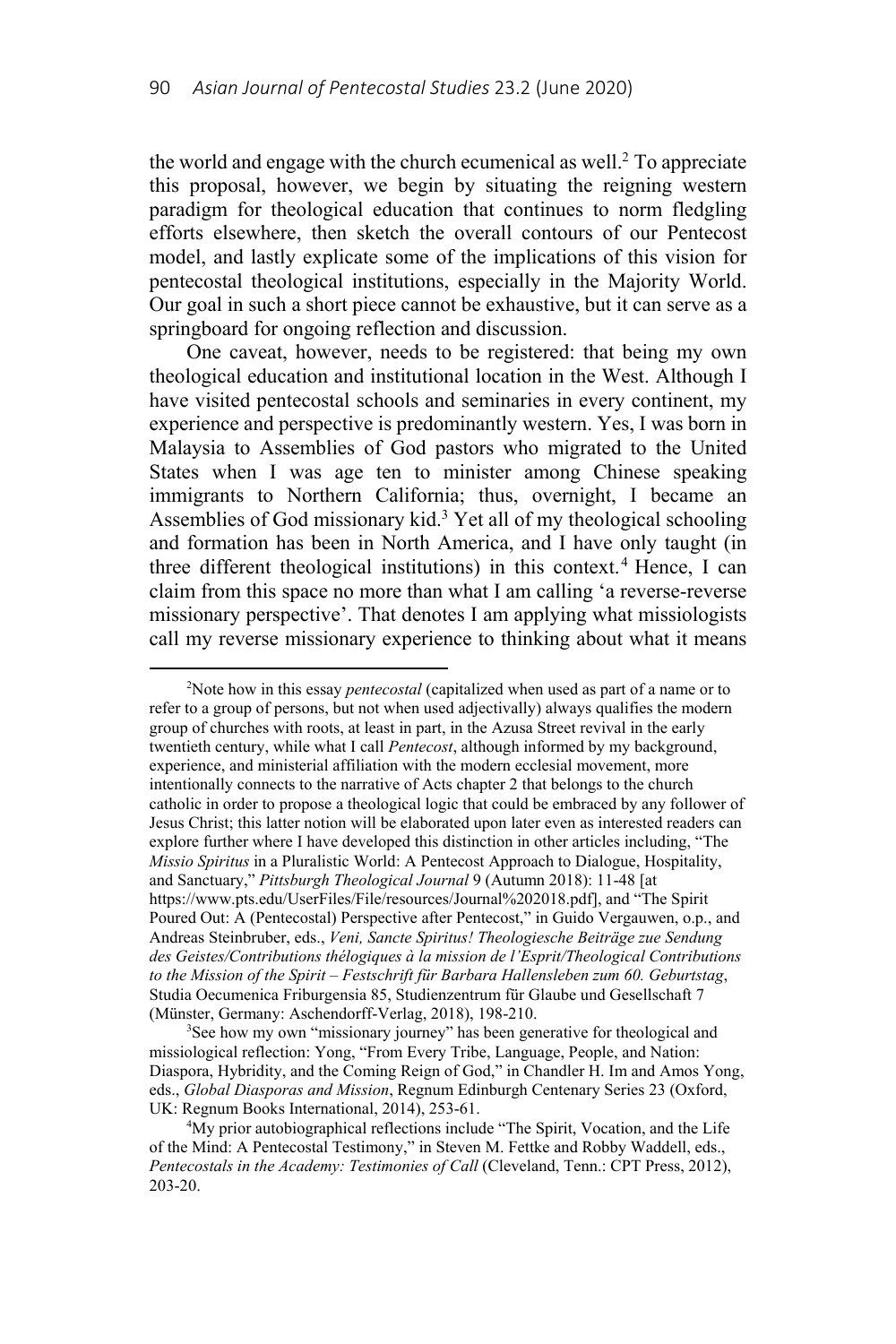for someone like myself to re-imagine theological education outside the West, both in relationship with and to the West on the one hand, but also after the West on the other. My wager is that a Pentecost perspective can facilitate such a reverse-reverse, both-and, and with-after vision for theological education in the present global context.

# **Contemporary Theological Education: Problems and Prospects**

In order to appreciate the Pentecost proposal that I will develop later, it might be helpful to comprehend more specifically the main lines of theological education today, in particular its developments in the West.<sup>5</sup> We shall see that (like it or not) its western forms have been exported from one perspective or imported from other perspectives (whether consciously or unconsciously or for whatever reasons) by the emerging forms of theological education in the Global South. Further, precisely because theological education in the West is undergoing upheavals due to pressures on higher education and other factors, these can only be understood better given a deeper socio-historical context. Therefore, let us ask questions regarding the *who*, the *what* and *how*, and the *why* of this enterprise.

# Theological Education: Who It's For

In North America a few decades ago, the response to this question was more or less clear. Theological education was for those who sought to prepare themselves for vocational ministry in churches. The Master of Divinity was the central degree that equipped and certified individuals for professional ministry; and it was required by clergy at least in the mainline Protestant denominations, which constituted the bulk of the Christian demographic in the United States. So, what happens when such groups of churches begin declining both in membership and in adherents<sup>6</sup> Further, what transpires when the prerequisite undergraduate degree either is perceived as less worthwhile of pursuit or if such programs of study are less accessible to those who aspire to a ministerial vocation? What unfolds when the nature of ministry itself shifts so that its responsibility rests increasingly on ordinary laypersons rather than on an

 $\frac{1}{5}$ <sup>5</sup>The definitive history so far is the three-volume work by Glenn Thomas Miller: *Piety and Intellect: The Aims and Purposes of Ante-Bellum Theological Education*  (Chico: Scholars Press, 1990); *Piety and Profession: American Protestant Theological Education, 1870-1970* (Grand Rapids: Eerdmans, 2007); and *Piety and Plurality: Theological Education since 1960* (Eugene: Cascade, 2014).

These and related questions have plagued theological education now for over two decades; see John H. Leith, *Crisis in the Church: The Plight of Theological Education* (Louisville: Westminster John Knox, 1997).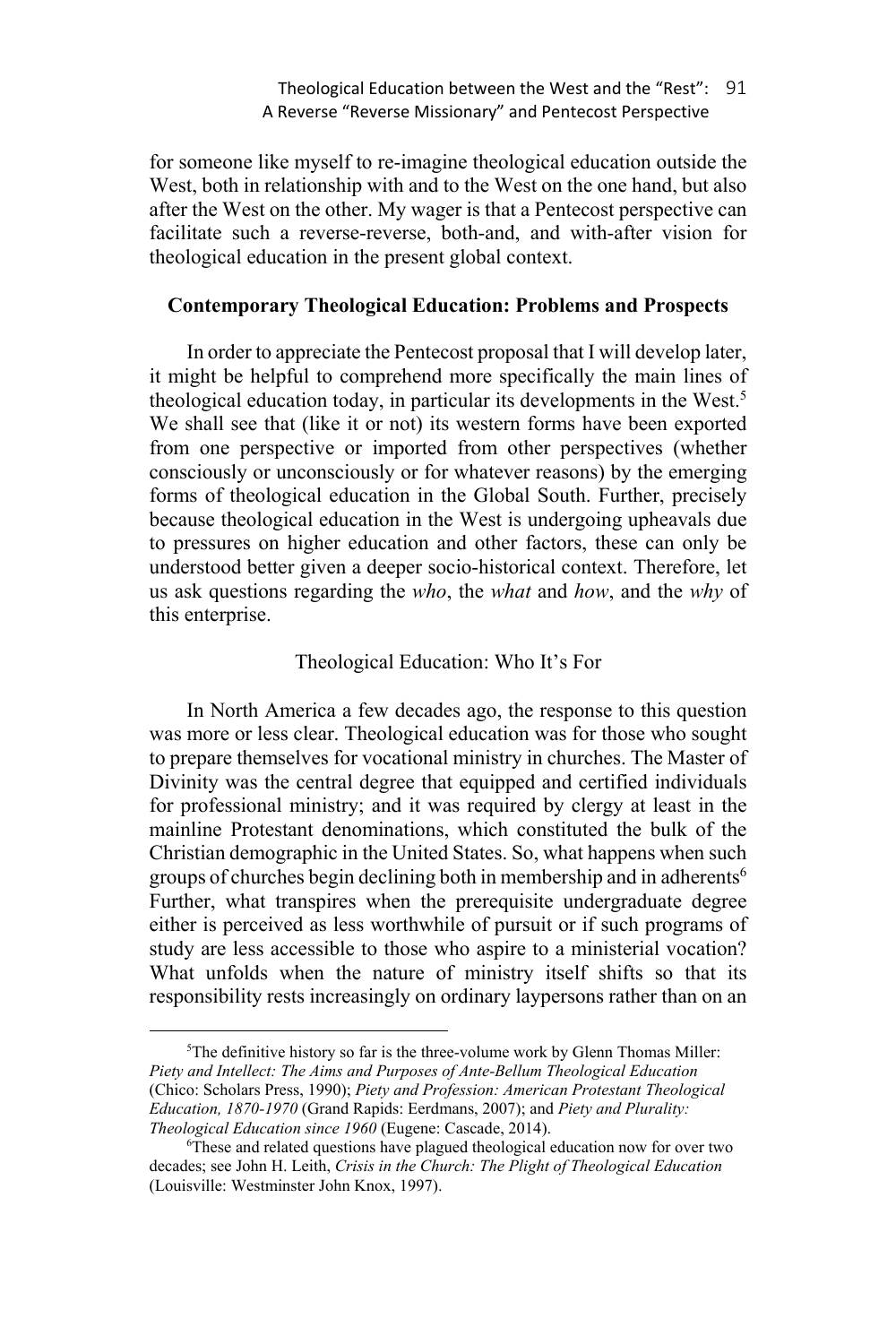educated and elite group of ecclesial participants? Or what happens when forms of the church grow (e.g., pentecostal movements) that have historically not relied on credentialing ministers in post-graduate courses of study? The answers to these questions combine to announce the diminishing prestige or attractiveness of theological education, at least in its traditional instantiation.

Yet while certain Protestant groups are waning, other expressions of the church, including pentecostal ones, are thriving (at least numerically) both in North America and around the world. Outside of the West there is a shortage of ministers and, thus, a great need for ministerial training that cannot wait for potential candidates to first complete an undergraduate degree. On the flip side, even though tertiary educational endeavors are increasingly under strain, the desire for learning will continue as long as human beings are around. And precisely because the laity is being engaged in ministry and mission (albeit in increasingly unrecognizable manifestations), there may be more persons looking for theological education even if not in traditional seminaries. This combination of factors may mean that there's a future for theological education at varied levels, although perhaps such might be desirable and workable only for those who can re-vision its character for the church's witness to the world in a new era.

# Theological Education: What It is and How It's Accomplished

In its classical iteration, especially in the North American context, the curriculum was organized quadratically: biblical studies, historical studies, theology proper, and practical ministry. The first three were more theoretical and the last was more applied.<sup>7</sup> Within the seminary framework, students came for three years of residential study, with the practicum in the final year forming a bridge designed to enable return to the parish community. Unfortunately, such a curricular division from the nineteenth century does not prepare students today to serve effectively in real-life contexts in changing times; and the seclusion of residential seminary life for one or more years to begin with has also severed rather than nurtured ecclesial connections and relationships. Especially in nonwestern cultures, the cleavage between theory and praxis is not

 $\frac{1}{7}$  $T$ The immediately preceding iteration was the triadic categorization of philosophical, historical, and practical studies, with the middle segment delineated biblically, historically, and dogmatically; see Friedrich Schleiermacher, *Brief Outline on the Study of Theology*, trans. Terrence N. Tice (Richmond: John Knox Press, 1966).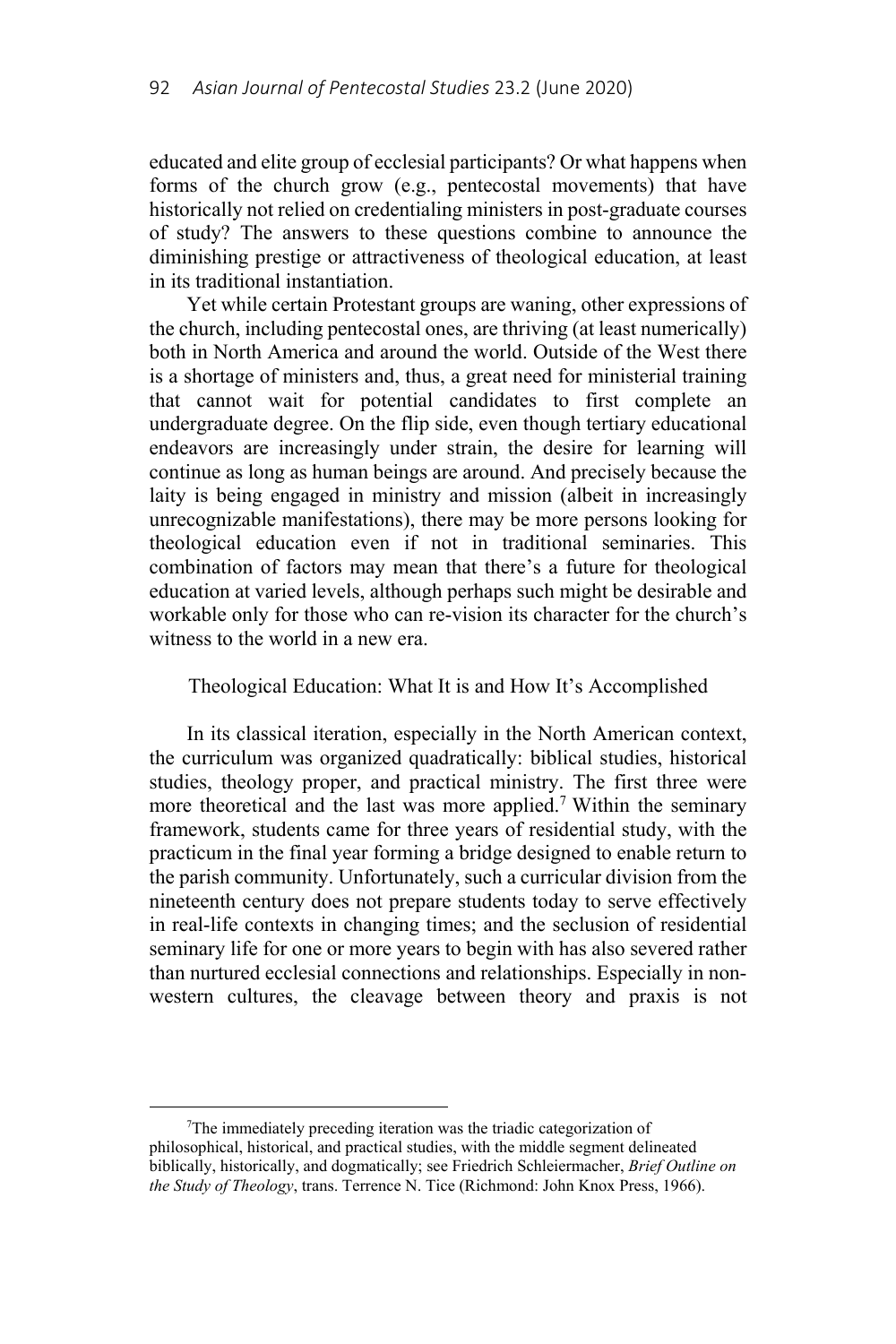presumed, and such an organization of the curriculum will have its limitations.<sup>8</sup>

Changes in society at large, especially those changes prompted by the electronic and telecommunicative revolution of our lifetime, are further transforming the way we learn. Such convulsions, while drastic in some respects, are also expanding and disseminating knowledge. Even if some form of the residential experience might be retained (including through intensive modules that gather together students for face-to-face interactions and learning experiences), the pedagogy of adult education – *andragogy*, more precisely – is being revolutionized. It is true that in some regions of the Majority World the lack of access to education and underdeveloped technological infrastructures inhibit many from participating in such digitally mediated forms of education, theological and otherwise. Nevertheless, to the degree that communicative technologies enable learners to begin or continue studies without having to relocate to a residential campus, to that same degree theological learners around the world will take advantage of such media to further their studies from where they are at.<sup>9</sup>

On the flip side, if the message and the medium are thoroughly intertwined (even if not reducible to each other), then theological content is also being repackaged. It is not that the four traditional theological disciplines will disappear anytime soon, but they are less silo-ed now than before, and will be even more integrated going forward. Further, the interrelated character of these historic arenas of study will extend beyond the explicitly theological horizon to interact with and engage with other fields of inquiry in a universe of knowledge that is growing through cross-cultural contact and is more intensely interdisciplinary in ways unanticipated a generation ago. Thus, the *what* and the *how* of theological education that survives into the next decades will be both continuous and discontinuous with what we have inherited from our ancestors.

Theological Education: Why It's in Flux and What It's For

All of the preceding then also alerts us to the reality that theological education is in flux. So, why? Any answer to this query will surely dovetail with responses to the prior questions; but in this context, the

 $\frac{1}{8}$ Timothy Reagan, *Non-Western Educational Traditions: Local Approaches to Thought and Practice*, 4<sup>th</sup> ed. (New York and London: Routledge, 2018).

An initial mapping of some of the issues is in my essay, "Incarnation, Pentecostal, and Virtual Spiritual Formation: Renewing Theological Education in Global Context," in Teresa Chai, ed., *A Theology of the Spirit in Doctrine and Demonstration: Essays in Honor of Wonsuk and Julie Ma* (Baguio City, Philippines: Asia Pacific Theological Seminary Press, 2014), 27-38.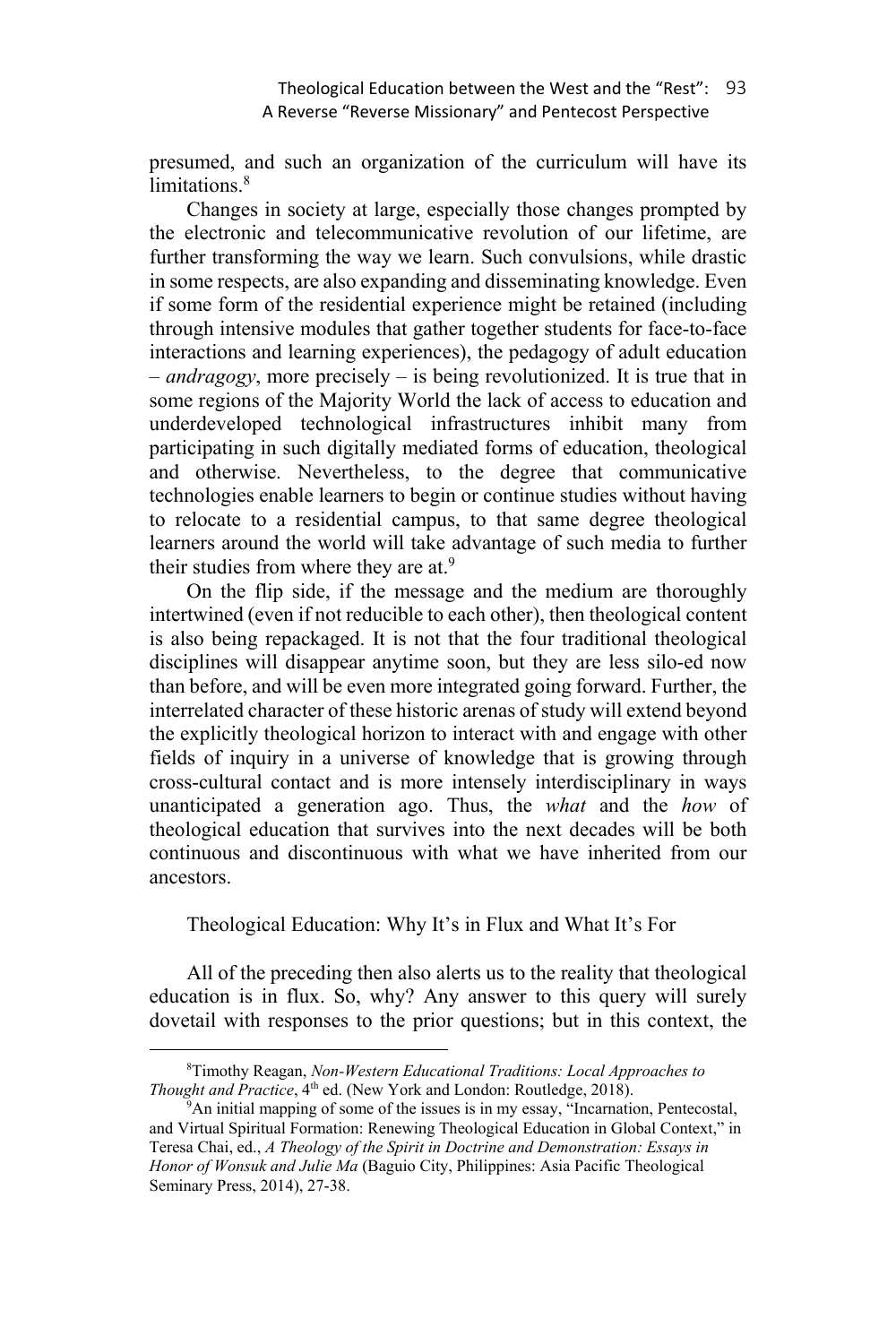'why' question concerns not just the practicality of the enterprise, but also its fiscal sustainability. If the goals and objectives of theological education in the previous time were dictated by the need to certify professional clergy, then its scope in the present moment are much wider and will be further expanded in ways constrained only by the human imagination. In actuality, insofar as human learning is motivated by the need to know and by curiosity (and these are often interrelated rather than disparate), then people will embrace the opportunities provided by theological education to the extent that such is accessible. Accessibility in a digital and globalizing world knows no geographic boundaries, so that the issue here involves affordability. If theological education were accessible and affordable, then there surely be more and more opportunities to learn with new learners, save the following caveat.

Here we connect back to what might be called the mission of theological education, which converges with but also extends from what up to now has been called missiology (the so-called science of Christian mission).<sup>10</sup> What I mean here is that, to the degree members of the church are engaged in and committed to discipleship and its missional implications and applications, to that same degree they will seek theological education that supports those endeavors. Hence theological education that is neither missiological (the older term) nor missional (the more contemporary nomenclature) will be of less relevance.

I need to be clear, though, that this does not mean returning to older notions of mission, particularly not those generated from out of the colonial past.11 But if mission in understood in terms related to what sustains and enables the church in its life and work (however differentiated from its prior forms not only in the West but around the world), then theological education that is mission-related in that sense will retain a dynamic and ever-expanding audience. Further, if mission is also comprehended as empowering Global South Christians to bear effective witness not only to their neighbors, but also to their fellow human beings in the northern and western parts of the globe, then such a missional-theological education will be relevant transnationally and in every Majority World context. But then it also needs to be said that,

 10Thirty years ago, the question of *mission* had already been raised in terms of the theological education endeavor: Max L. Stackhouse, *Apologia: Contextualization, Globalization, and Mission in Theological Education* (Grand Rapids: William B. Eerdmans Publishing Company, 1988); see also Robert Banks, *Reenvisioning Theological Education: Exploring a Missional Alternative to Current Models* (Grand Rapids and Cambridge, UK: William B. Eerdmans Publishing Company, 1999), and Bernhard Ott, *Beyond Fragmentation: Integrating Mission and Theological Education* (Carlisle, UK: Regnum, 2001).<br><sup>11</sup>See Michael W. Stroope, *Transcending Mission: Eclipse of a Modern Tradition* 

<sup>(</sup>Downers Grove: IVP Academic, 2017).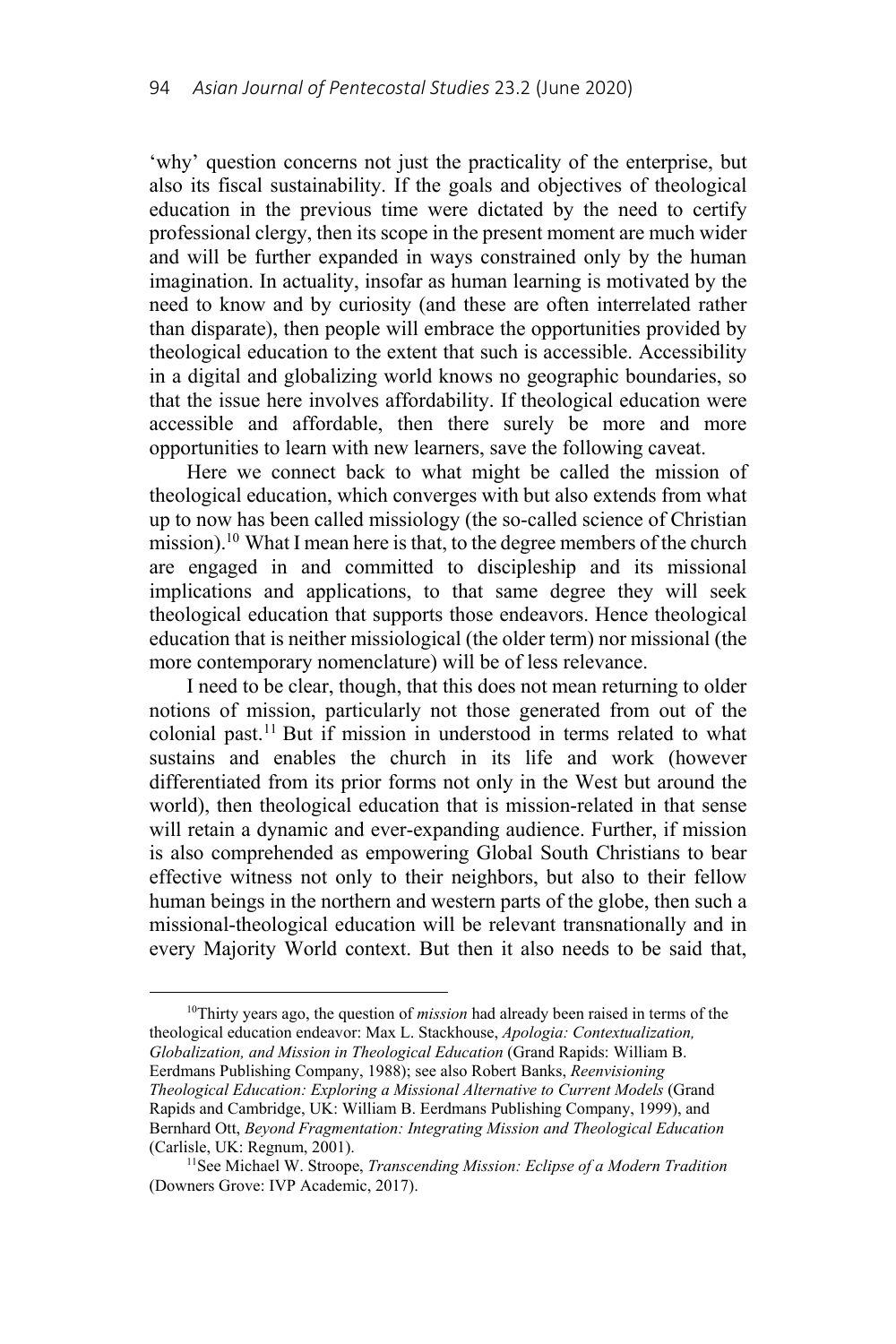without this missional dimension, theological education will lack orientation and cease to inspire, in which case it will lapse into obscurity, if not eventually disappear.

### **Renewing Theological Education: After Pentecost**

It is not that theological education has remained only western or that there have not been developments in thinking about and constructing theological education outside of the western orbit.<sup>12</sup> But as our topic is pentecostal theological education, I want to suggest that our response is and ought to be explicitly both pentecostal and theological rather than either generically ecumenical or only practical. More particularly, I urge that we seek to construct our pentecostal and theological proposal from and at its foundations. In fact, to raise the teleological and missional/missiological, question is also to get to the heart of theological education. It is for this reason that the major thesis presented here concerns cultivating a fresh experience of Pentecost, one that empowers the mission of the church. So, *what does this mean, what does this not mean, and what does this look like?* 

### Fresh Experience of Pentecost: What It Means

Some might say that to talk about Pentecost in relationship to theological education is to mix apples (a biblical theme or motif) and oranges (the task of theological formation and learning). My response is that, if education is to be theological, the latter involves not just the content of what is taught but also the engine (so to speak) that drives the efforts. The first part of my response is that, whatever else the Pentecost account provides, at the least it charts the major missional pathways for Christian mission. The Day-of-Pentecost narrative initiates an expansive and cosmic vision: "You will receive power when the Holy Spirit has come upon you; and you will be my witnesses in Jerusalem, in all Judea and Samaria, and to the ends of the earth"  $(Acts 1:8).<sup>13</sup>$  In other words, the work of the Spirit not just inspires, but also enables and emboldens the messianic witness of the church.<sup>14</sup>

My point is that a theological education that serves the church ought to facilitate participation in this divine mission. The Day-of-Pentecost

 $12$ For the state of the question on global theological education, see the previously referred to Werner, et al., eds., *Handbook of Theological Education in World*<br>Christianity, and the related regional handbooks focused on Asia and Africa in its wake.

<sup>&</sup>lt;sup>13</sup>Unless otherwise noted, all scriptural quotations are from the New Revised

Standard Version of the Bible.<br><sup>14</sup>See my book, *The Missiological Spirit: Christian Mission Theology for the Third Millennium Global Context* (Eugene, OR: Cascade Books, 2014).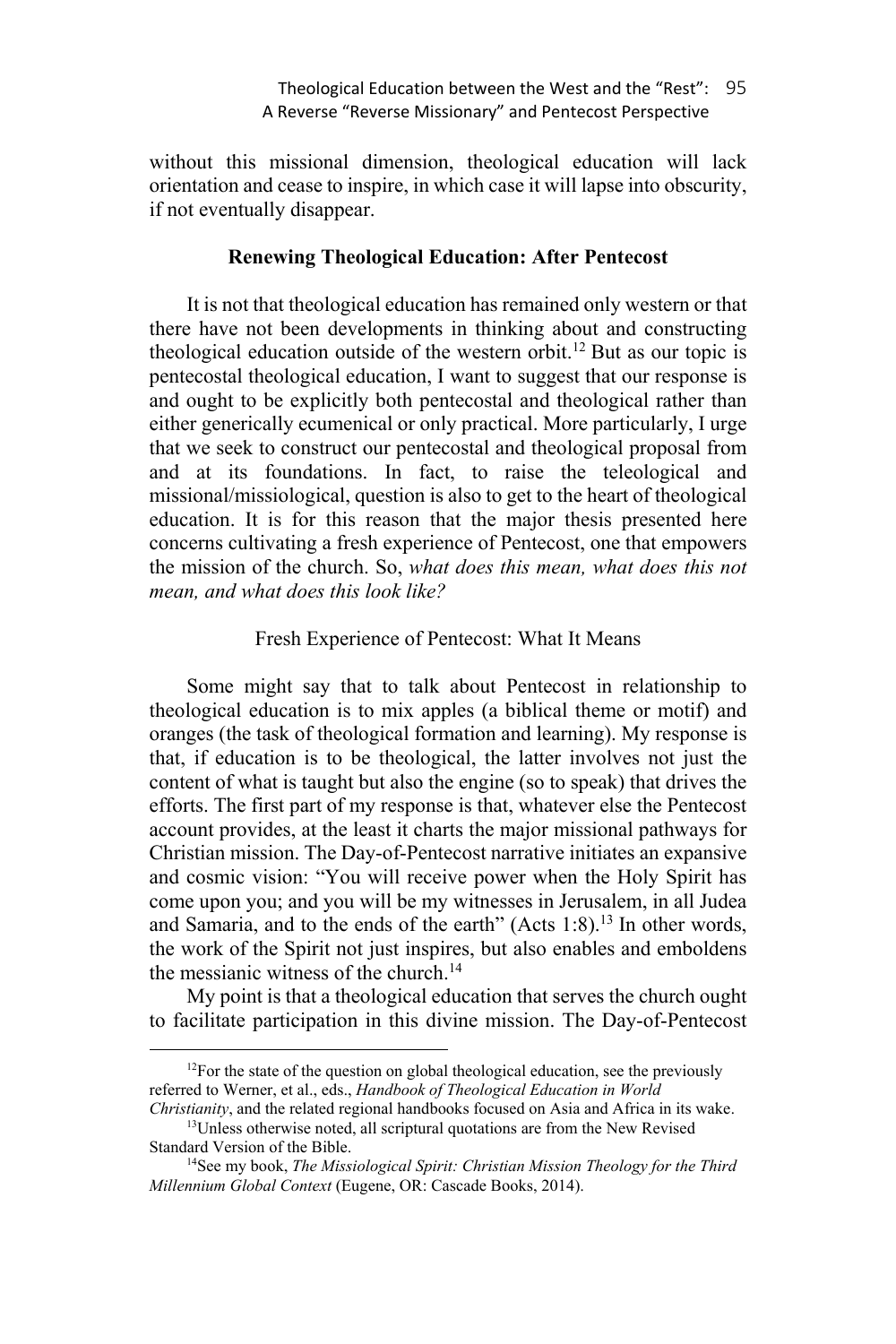read, according to this register, therefore launches not just an ecclesial body, but also (this essay wagers) the means and mechanisms of its formation, sustenance, perpetuation, and development. The earliest messianic believers (we are told) engaged in theological formation and education under the aegis of the Spirit. As Luke recorded, "They devoted themselves to the apostles' teaching and fellowship . . ." (Acts 2:42a). By implication and extension, Pentecost empowers and enables teaching but also learning, which, in turn, supports and enhances the Christian mission. "And day by day the Lord added to their number those who were being saved" (Acts 2:42b).

Thus, the missiological and the pentecostal go together, and they remain tethered in our proposal for thinking about theological education. It may be recalled that three decades ago a book was published titled *The Search for God at Harvard* and was followed up soon after by the pronouncement that God was indeed found there.<sup>15</sup> Well, it now appears that God is present in the academy and within Christian higher education, a Christ-centered approach and commitment that's well pronounced, especially in institutions affiliated with the Council for Christian Colleges and Universities. From a pentecostal perspective, then, the question is begged: Where is the Holy Spirit in academia generally and in the realm of theological education particularly? Thus, our suggestion is a more robust theological and pneumatological consideration, for which task we resort to the Pentecost account.

#### Fresh Experience of Pentecost: What It Doesn't Mean

Perhaps the most important thing to note at this point is that, while such a missional vision is all-embracing, according to its scriptural delineations it is neither parochial nor hegemonic or totalizing. So, what does it mean to secure theological education on a foundation featuring centrally the Day-of-Pentecost narrative while also not advocating any kind of parochial pentecostal version? I grant that my own ecclesial commitments are pentecostal in the sense that they have been shaped by my growing up within and ongoing service of the Assemblies of God (a classical pentecostal denomination or church). In that sense, there is no denying that the theological platform I am attempting to construct has been influenced by the modern pentecostal movement. Ironically, though, modern pentecostal churches have a deep streak of anti-

<sup>&</sup>lt;sup>15</sup>See Ari L. Goldman, *The Search for God at Harvard* (New York: Times, 1991), and Kelly Monroe, ed., *Finding God at Harvard: Spiritual Journeys of Thinking Christians* (Grand Rapids: Zondervan, 1997).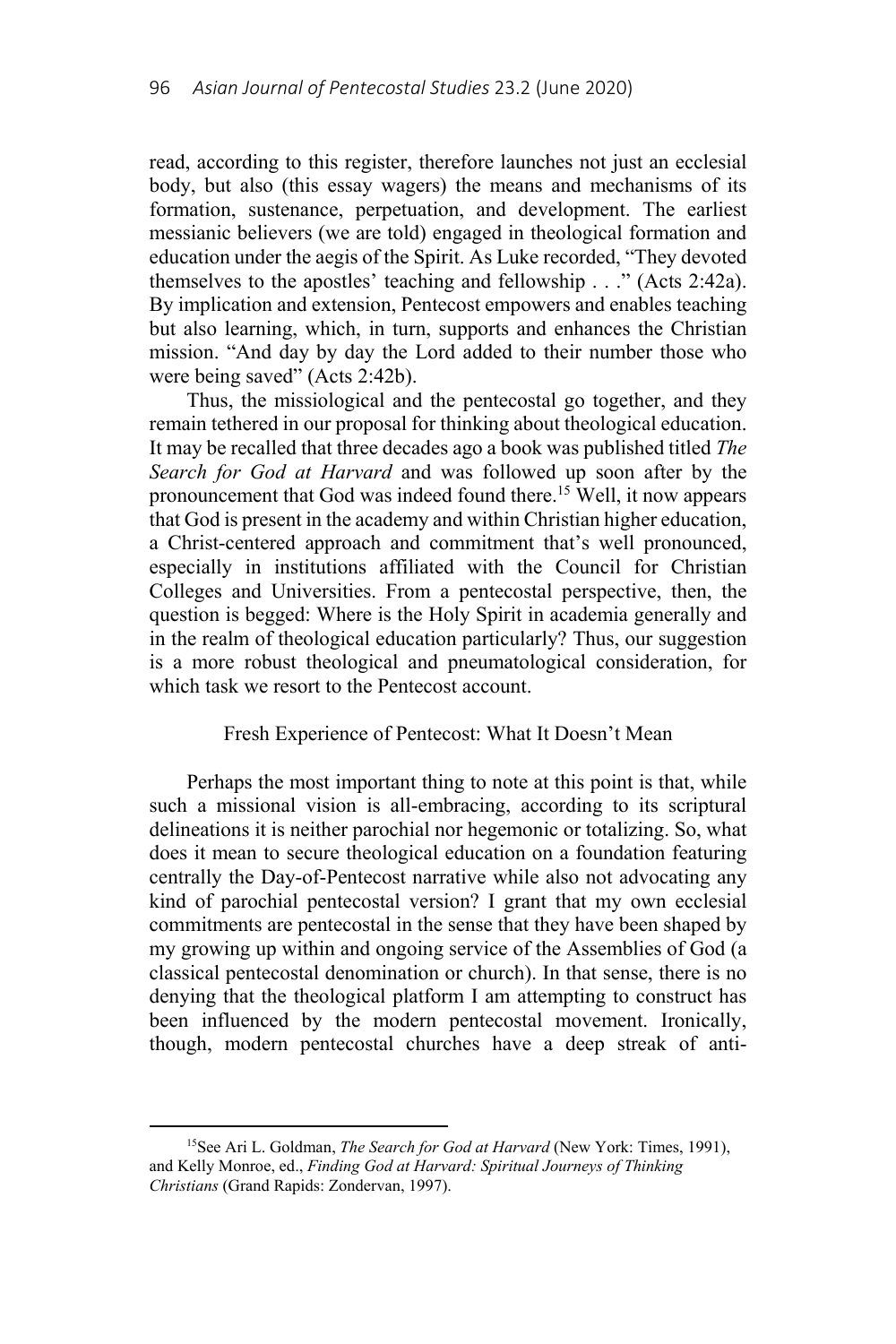### Theological Education between the West and the "Rest": 97 A Reverse "Reverse Missionary" and Pentecost Perspective

intellectualism embedded within the tradition; and this has hindered not just theological education but also higher education in general. 16

While things are changing slowly precisely for this reason, I am advocating not a pentecostal theology of higher education but a Pentecost-perspective. Some Pentecostals believe that, according to the movement's sensibilities, the only way to do theological education is to have church, to experience the move of the Spirit in all of the quintessentially pentecostal ways, and to lay hands on then send out those so filled with the Spirit (with speaking in unknown tongues as its initial physical sign) for ministerial work and mission witness. I would not discount that such practices can and do produce some who are able to effectively lead the church in its missionary work. But what I am lifting up is not at all the modern expressions of Pentecostalism, whether from Azusa Street or anywhere else, even if these expressions are not being denied or rejected, but rather the central account of the outpouring of the Spirit "upon all flesh" (Acts 2:17b), which is how Luke records Peter explaining that event while drawing from the prophet Joel (2:28).

The point is that Pentecost does not belong only to Pentecostals but to the entirety of the body of Christ.17 Theological education rooted in the reality of Pentecost belongs to the church catholic, just like the Book of Acts, and is not copyrighted by any one church or movement. In this sense, then, a Pentecost vision for theological education ought also to serve the cosmic Christian witness in its many tongues and languages. It is for this reason that I urge such a Pentecost approach to theological education to be non-hegemonic and non-totalizing in that its essence both derives from and is for the church catholic (universal and ecumenical).

# Fresh Experience of Pentecost: What It Looks Like

Most importantly, the witness that the Spirit brings about resonates not in one voice but through many. The Acts narrator describes the glossolalia catalyzed on that Day in these ways: "Each one heard them speaking in the native language of each" . . . and "We hear, each of us, in our own native language" (2:6b, 8). Therefore, theological education in such missional and missiological terms cannot but be pluralistic, attending to the many voices that come from the many directions. Or put another way, Spirit-ed theological formation follows according to the pneumato-logic manifest in the many tongues articulated on the Day of

<sup>&</sup>lt;sup>16</sup>See Rick M. Nañez, *Full Gospel, Fractured Minds? A Call to Use God's Gift of the Intellect* (Grand Rapids: Zondervan, 2005).<br><sup>17</sup>See Yong, *The Hermeneutical Spirit: Theological Interpretation and the* 

*Scriptural Imagination for the 21st Century* (Eugene, OR: Cascade Books, 2017).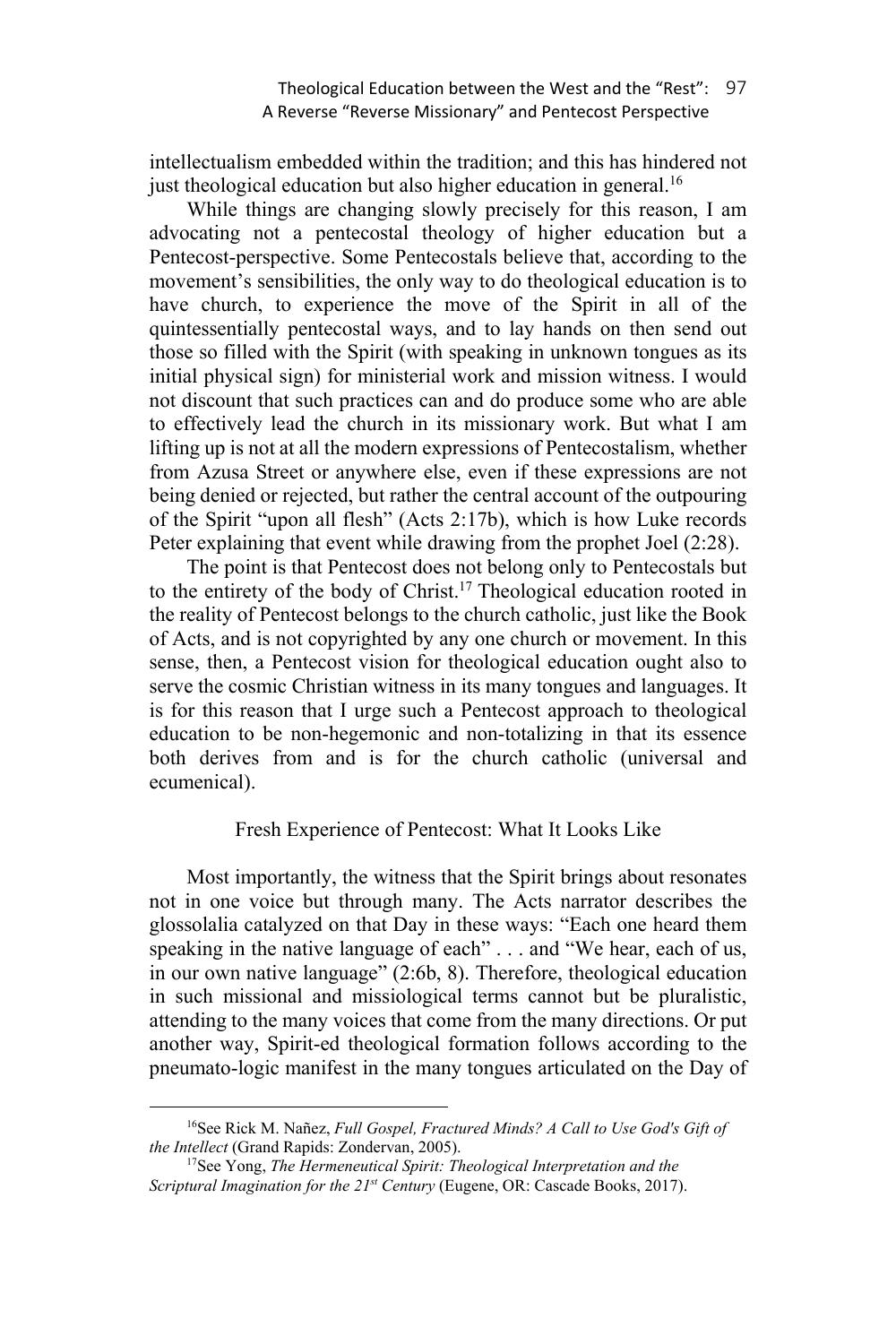Pentecost.18 Such a pneumatic or pneumatological education is relevant for and appropriate to our present twenty-first century pluralistic, glocal-, multi-, inter-, and trans-cultural context.<sup>19</sup>

What then are the contours of theological education inspired by the Pentecostal reality? In this case, Pentecost is as much an adverb as it is a noun, as relevant for the how (pedagogy) of theological education as for its what (content). One might ask, Where is the Holy Spirit or what difference might the Holy Spirit make in the seminary or divinity school of the 21st century constituted by students of different ecclesial traditions/movements and multiple cultures, traversing diverse global routes, and inhabiting dynamic contexts? What might it mean to reconsider the theological curriculum from such a pentecostally and pneumatologically shaped, informed, and oriented point of view? How might educational pedagogy be reformed, revitalized, even charismatized, from this perspective? What does theological inquiry, scholarly pursuit, intellectual life, and life of the mind historically prominent in academia look like when reconsidered as integral to, rather than disparate from, life in the Spirit? What happens if the enterprise of theological education in this time between the times were to be reordered according to the work of the Spirit "in the last days" (Acts 2:17a), which extends to and derives from the "ends of the earth"?<sup>20</sup>

The *telos* aimed toward ought to be borne by conduits consistent with and supportive of such objectives. Hence, if the goal of theological education is to empower the church's multicultural and multifaceted mission in a complex world, then a Pentecost model for such ought to be charted pneumatically. Pentecost thereby provides not just theological (pneumatological) content, but also charismatic modality: i.e., a way of doing or enacting theological education that features the presence and activity of the Holy Spirit.

 <sup>18</sup>See my essay, "The Pneumatological Imagination; The Logic of Pentecostal Theology," in Wolfgang Vondey, ed., *Routledge Handbook of Pentecostal Theology*

<sup>(</sup>New York and London: Routledge, 2020), 152-60.<br><sup>19</sup>Yong, *The Dialogical Spirit: Christian Reason and Theological Method for the <i>Third Millennium* (Eugene, OR: Cascade Books, 2014).

<sup>&</sup>lt;sup>20</sup>See further Yong, "The Holy Spirit and the Christian University: The Renewal of Evangelical Higher Education," in Thomas M. Crisp, Steve L. Porter, and Gregg A. Ten Elshof, eds., *Christian Scholarship in the Twenty-First Century: Prospects and Perils* (Grand Rapids: William B. Eerdmans Publishing Company, 2014), 163-80, and **"**Finding the Holy Spirit at the Christian University: Renewal and the Future of Higher Education in the Pentecostal-Charismatic Tradition," in Vinson Synan, ed., *Spirit-Empowered Christianity in the 21st Century: Insights, Analyses, and Future Trends* (Lake Mary, Fla.: Charisma House, 2011), 455-76 and 577-87.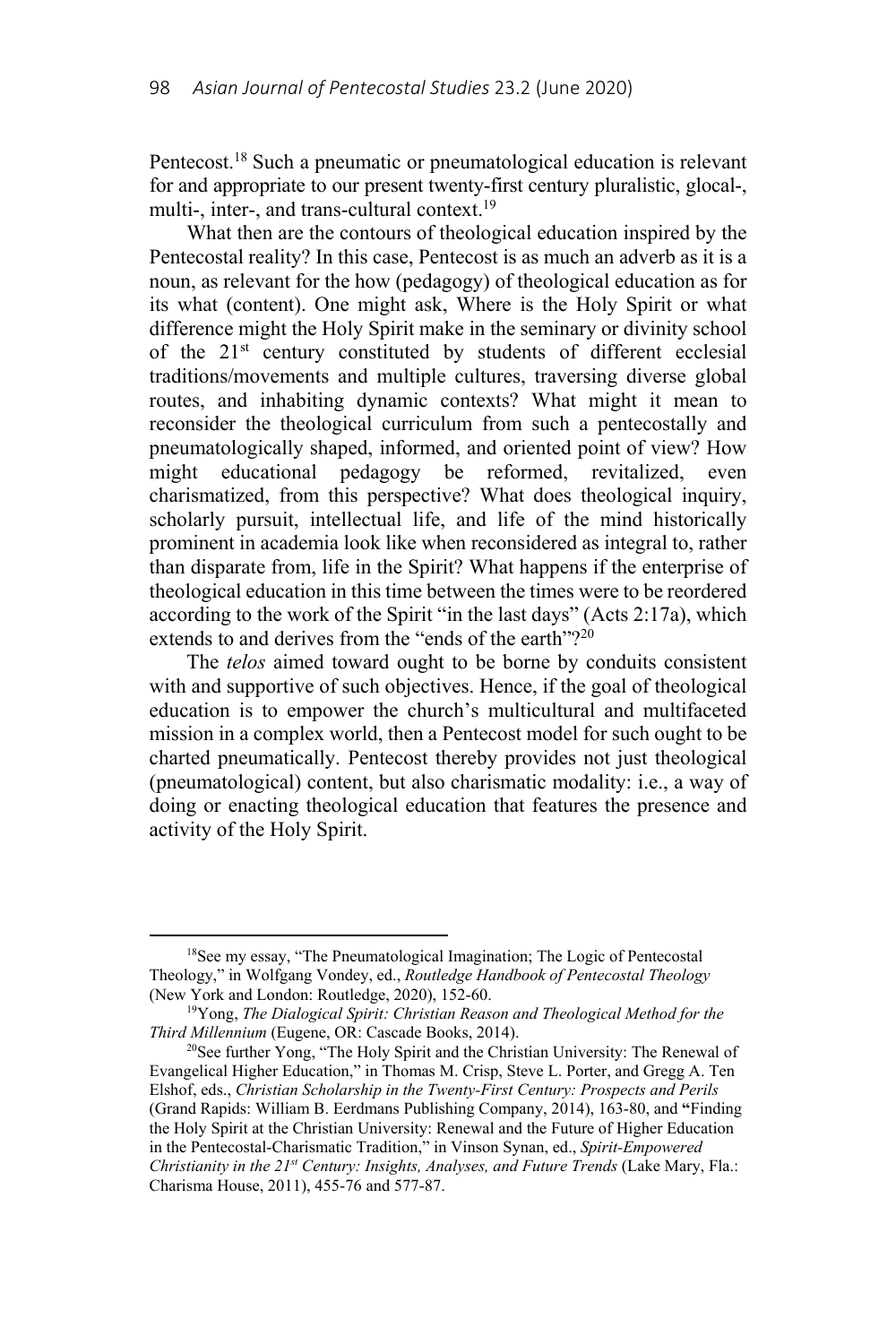# **Toward a Pentecost(al) Theological Education**

In this final section, I would like to tease out three programmatic trajectories of what I am calling a Pentecost paradigm for theological education: a triadic orientation, a decolonizing and dialogical arc, and a liberative horizon. Again, there is no claim here either that these exhaustively define the proposed Pentecost model, or that they are central to theological education as found in institutions affiliated with especially classical pentecostal churches and movements around the world today.<sup>21</sup> Actually, in some respects, the approach I am suggesting may challenge the directions currently charted in our current classical pentecostal churches and movements around the world today.

# Triadic Orientation Paradigm

First, a Pentecost approach anticipates and opens up to the holistic model involving (in terms popularized by Swiss pedagogue Johann Pestalozzi [1746-1827] and then developed within the Pietist tradition) *heads-hearts-hands*. 22 Such a model encompasses minds (the cognitive) but also bodies (the affective) and activities (the behavioral). It is amenable to historic theological explication in terms connecting orthodoxy (beliefs) to orthopathy (desires) and orthopraxy (practices) as well as consistent with the ethos and sensibilities of the relational, affective, and pragmatic spirituality of pentecostal and charismatic-type churches and movements. With modern Pentecostalism having been fed by Holiness movements and embedded within the broader Pietist tradition, such a triadic conceptualization is inherent within pentecostal sensibilities and commitments, rather than an intrusion from the outside.

More importantly, this triadic frame can also be discerned from the Pentecost narrative. Recall that the outpouring of the Spirit touches down on human flesh (Acts  $2:17$ ).<sup>23</sup> More concretely and precisely, there are tactile and kinesthetic aspects of the Spirit's arrival. Those upon whom the Spirit descended perceived being palpably surrounded (even overwhelmed) by the "violent wind, [which] filled the entire house where they were sitting," and testified to seeing and feeling the "divided

 $2^{1}$ For further elaboration, of which the following provides a very partial glimpse, see Yong, *Renewing the Church by the Spirit: Theological Education after Pentecost*, Theological Education Between the Times series (Grand Rapids: William B. Eerdmans Publishing Company, 2020). 22See Arthur Brühlmeier, *Head, Heart and Hand: Education in the Spirit of* 

*Pestalozzi* (Cambridge, UK: Sophia, 2010).<br><sup>23</sup>See my books, *The Spirit Poured Out on All Flesh: Pentecostalism and the* 

*Possibility of Global Theology* (Grand Rapids: Baker Academic, 2005), and *Spirit of Love: A Trinitarian Theology of Grace* (Waco, Tex.: Baylor University Press, 2012).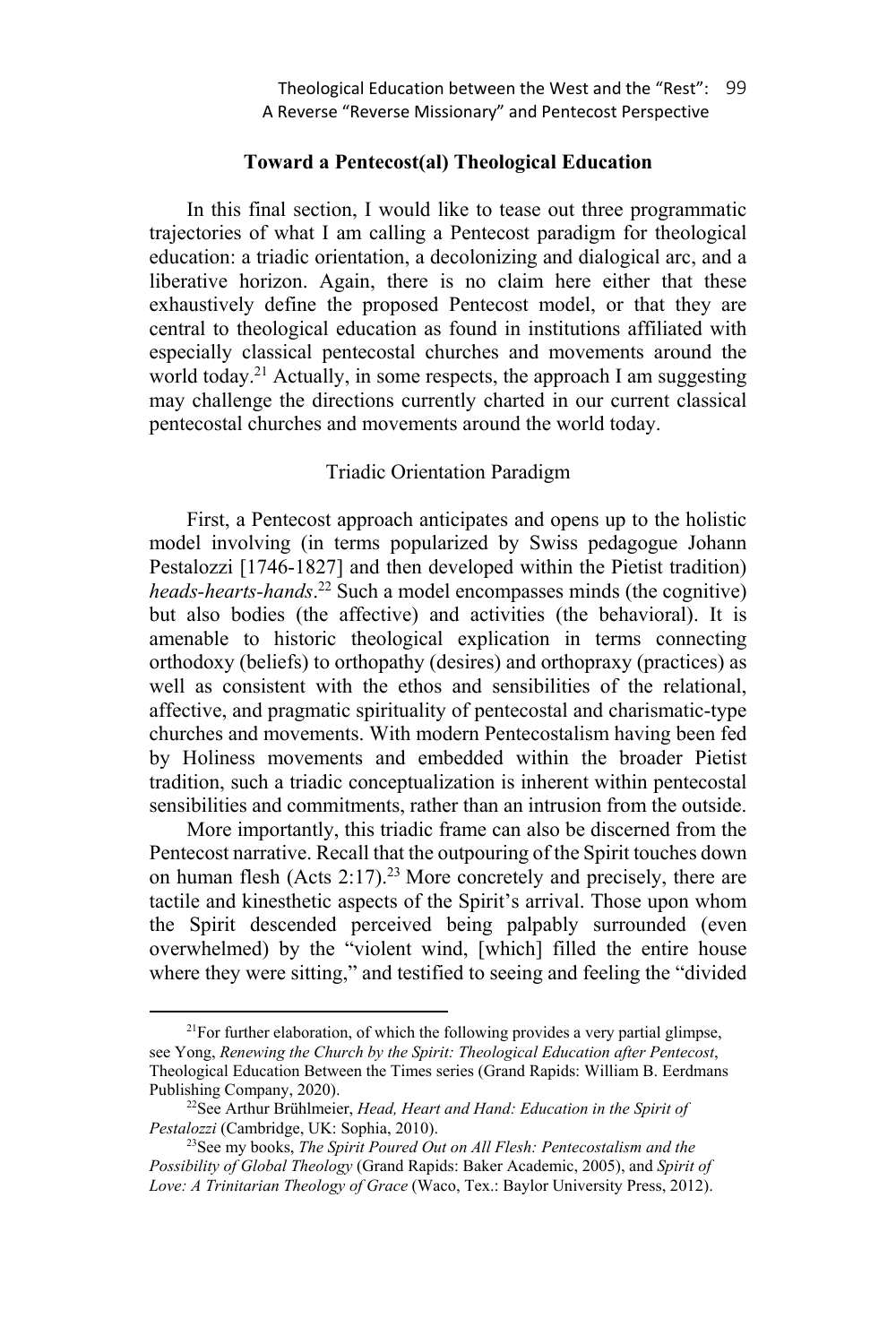tongues, as of fire  $\dots$  [that] rested on each of them" (2:2-3). Classical pentecostal exegesis focuses on the speaking in other tongues, which here I want to observe as emerging from deep within their lives, bodies, and experiences of being filled by the Spirit.

Further, the Spirit-inspired speech is not the glossolalic tongues of angels that St. Paul mentions in his Corinthian letter (1 Cor. 13:2), but rather clear witness to and "about God's deeds of power" (Acts 2:11b). Hence, the affective dimension of feeling the divine is interconnected with the intellectual and cognitive domain of testifying to and about the divine.

And last but not least, the entirety of this Pentecost event not only fulfills the promise regarding the sending and coming of the divine wind but also initiates those so imbued into the missional path of bearing witness to the risen and ascended Jesus "in Jerusalem, in all Judea and Samaria, and to the ends of the earth" (1:8b). In short, behavioral participation in the mission of God (orthopraxy) involves both affective and embodied experience in (orthopathy) and verbal and kerygmatic proclamation of (orthodoxy) the Pentecost reality.24

My claim, then, is that a Pentecost approach to theological education cannot subordinate any of these dimensions to the others. Instead, life in the Spirit involves nurturing the life of the mind and the life of mission altogether.<sup>25</sup> Therefore, our commitments have to be on both finding pedagogical models that facilitate the integration of these domains and providing exemplars that initiate learners onto such integrated pathways of lifelong Christian discipleship, which refuse to marginalize or prioritize any of them. In other words, we are not faced with either-or choices, but rather invited to imagine theological education holistically, going beyond western academia's cognitivism on the one side and populist pentecostal emotionalism on the other side toward a Spirit-filled

 <sup>24</sup>See also Yong, "The Science, Sighs, and Signs of Interpretation: An Asian American Post-Pentecostal-al Hermeneutics in a Multi-, Inter-, and Trans-cultural World," in L. William Oliverio, Jr., and Kenneth J. Archer, eds., *Constructive Pneumatological Hermeneutics in Pentecostal Christianity (New York: Palgrave Macmillan, 2016), 177-95, esp. 186-88.* 

<sup>&</sup>lt;sup>25</sup>See also Yong, "The Spirit, the Public Sphere, and the Life of the Mind: Renewing the Theologian as Public Intellectual?" in Todd Ream, Jerry Pattengale, and Chris Devers, eds. *Public Intellectuals and the Common Good* (Downers Grove: IVP Academic, 2021), forthcoming.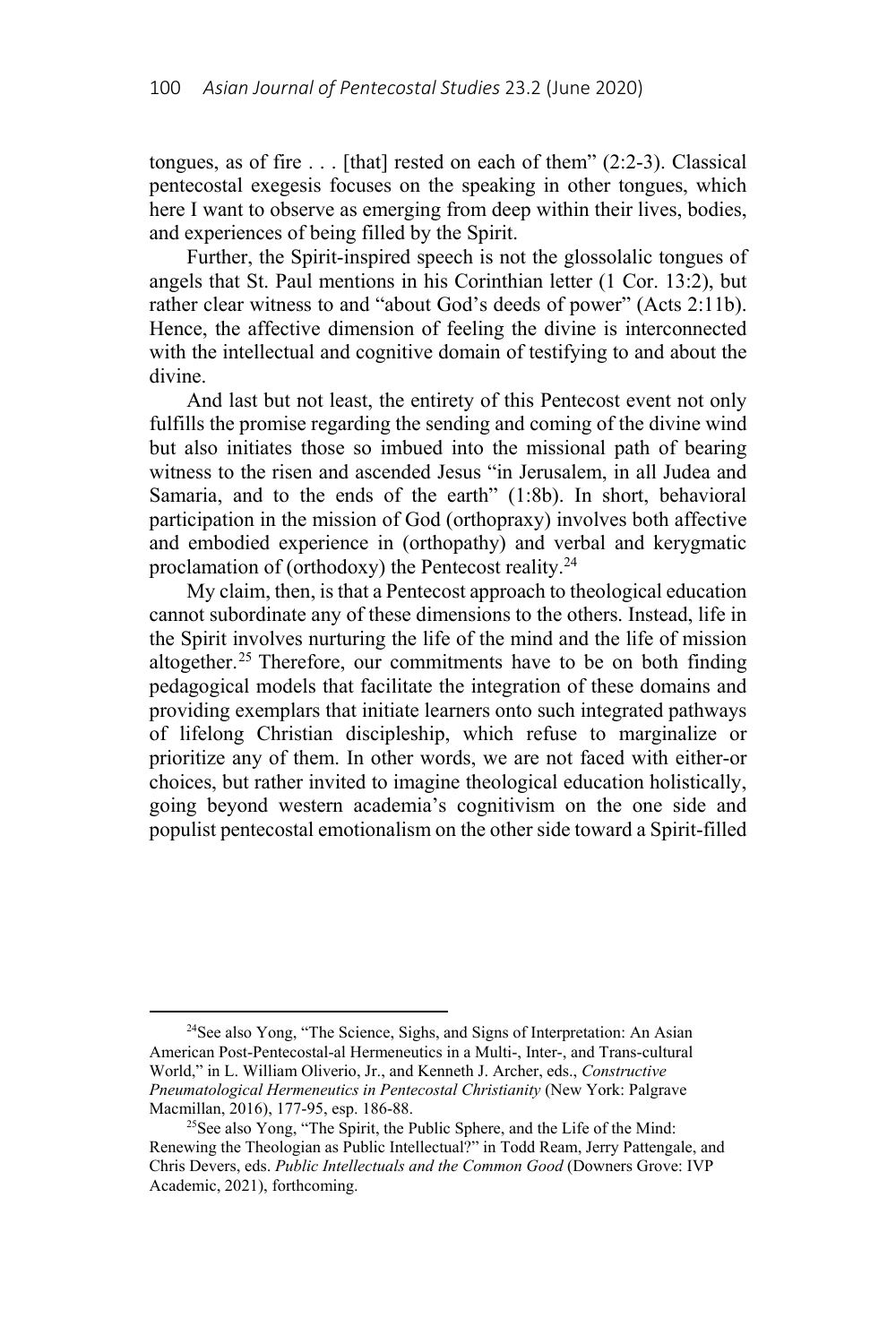*via media* that attends to affectivity and praxis without negating critical thinking.26

Decolonizing and Dialogical Paradigm

 Secondly, as already noted, there are substantive efforts to dewesternize theological education, both in order that such an enterprise may be more global in its discourses and that theological education can be better contextualized across the Majority World rather than be beholden to Euro-American norms and practices. Postcolonial perspectives have thus been emerging across the theological academy as scholars from Asia, Africa, Latin America, and indigenous traditions have been finding their own voices. Although some of the more radical approaches are calling for a relativization of historic creeds and confessions to western Christianities due to their contextual situatedness, most scholars are simply urging that there be a more substantive dialogue between western and Majority World churches regarding how to understand Christian faith (including theologies and dogmatic confessions) afresh in the newly emerging world Christianity.27

The Pentecost narrative is also suggestive for the contemporary task, even anticipating its challenges 2,000 years ago. Notice that the tables were turned not once but twice in Luke's account. First, the imperial Roman world was decentered from the messianic perspective grounded in Jerusalem. Hence, what was the ends of the earth from the Roman point of view became the center. And it was from this inverted standpoint that the Christian mission sought to ring out to the Roman 'ends', indeed arriving there inexorably and against all odds by the end of the Acts story in chapter 28.

Yet there is also the second twist, one that we didn't have to wait until the end of the Lukan sequel to arrive at the world's ends. Instead, we have at the beginning, in the center of the world (which according to St. Luke would be the streets of Jerusalem) "visitors from Rome, both

 $^{26}$ I like how pentecostal theological educator, Cheryl Bridges Johns, puts it: "The fund of knowledge is not for a few who can achieve the critical distance, *but those who can achieve the critical embrace of love*"; this is not a mere subjectivism, then, but a "deeper, more frightening form of criticism . . . so critical that it would allow for both students and teachers to be so claimed as to be disclaimed, to be seized and taken captive and dispossessed of everything they previously claim," with a "resulting implosion of criticism and confession"; see Johns, "From Babel to Pentecostal: The Renewal of Theological Education," in John S. Pobee, ed., *Towards Viable Theological Education: Ecumenical Imperative, Catalyst of Renewal* (Geneva: WCC Publications, 1997), 132-46, at 140, 143, and 144 (italics Johns').

<sup>&</sup>lt;sup>27</sup>See my own retrieval of the World Assemblies of God Fellowship's Statement of Fundamental Truths in Yong, *Renewing Christian Theology: Systematics for a Global Christianity*, images and commentary by Jonathan A. Anderson (Waco, Tex.: Baylor University Press, 2014).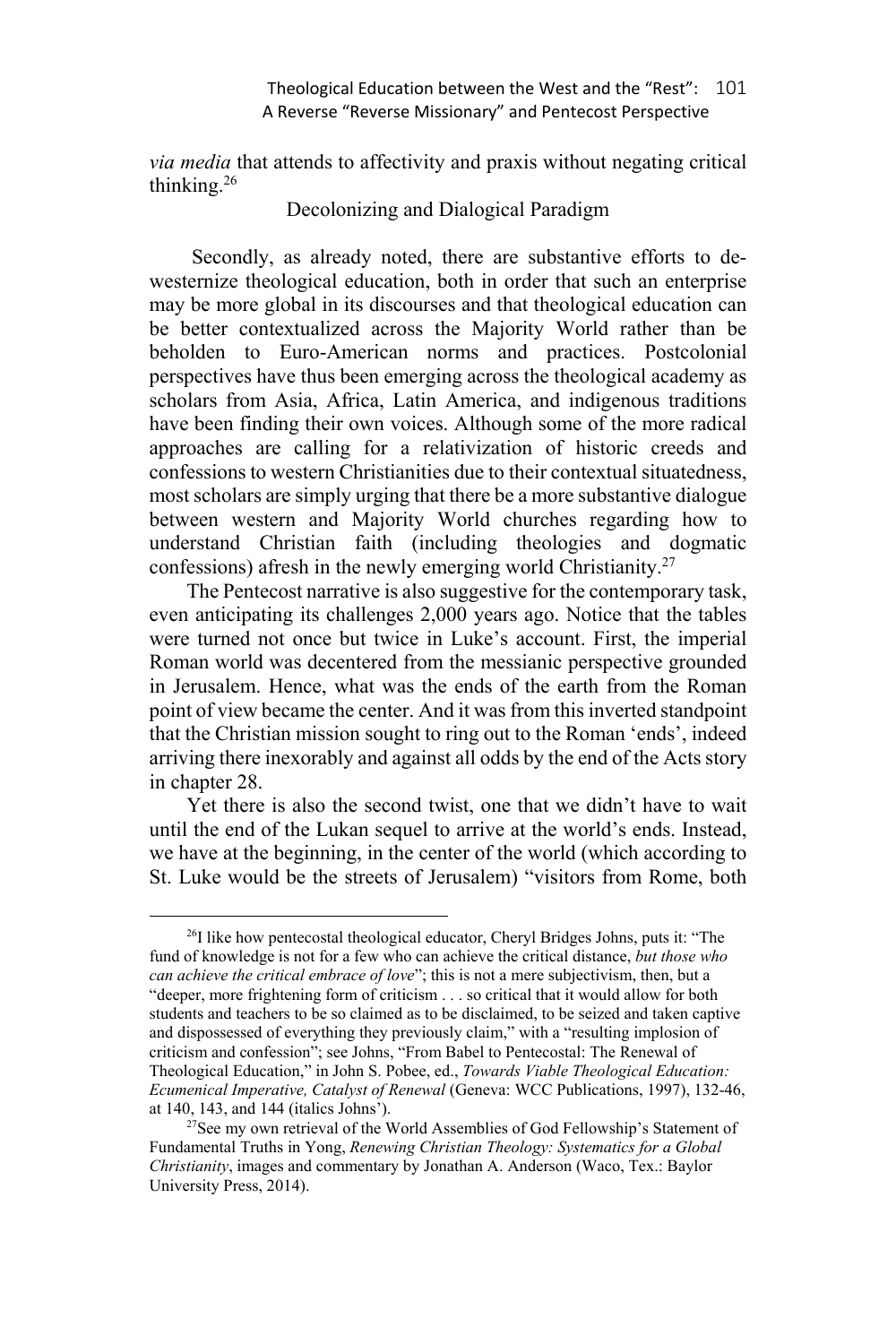Jews and proselytes" (2:10b). Not only that, but the wonders of God declared through the power of the Spirit on that day were also spoken in Roman tongues, we being told twice and specifically: "Each one heard them speaking in the native language of each" (2:6) and "We hear, each of us, in our own native language" (2:8). However, the point is less on the Roman presence than on the fact that in the Pentecost economy, center and periphery are already overturned. The world's conventions of power are reorganized so much so that the outpouring of the Spirit had produced "people who have been turning the world upside down" (17:6). There are no marginal cultures or languages in God's salvation history.<sup>28</sup>

What then does this entail for pentecostal theological education? No doubt many of its institutions in the Majority World have come about as a result of western pentecostal churches and missionary efforts (largely funded by America), which have catalyzed and sustained such enterprises. However, part of the problem here is that, as well intentioned as pentecostal missionary efforts have been to reach toward the ends of the earth (from their America-centric perspective), these efforts have promoted a deeply ethnocentric worldview, despite longstanding recognition that missionary work and vision needed to be turned over to local churches as soon as possible.<sup>29</sup>

Thus, Pentecostal theological education in the Majority World needs to grapple more seriously and in a sustained way with what it means to be self-funding, self-governing, and self-theologizing,<sup>30</sup> not only so that they can care for themselves or be self-concerned, but so they can mature into churches that, in their own languages, activities, and initiatives, declare the glory of God for the sake of the gospel and the global church (including pentecostal and other churches in the West). This means, first of all, learning from their western (missionary) colleagues yet recognizing the socio-historical contexts within which such beliefs and practices have developed then, secondly, not merely adopting (or even

 <sup>28</sup>See Samuel Solivan, *Spirit, Pathos and Liberation: Toward an Hispanic* 

*Pentecostal Theology (Sheffield: Sheffield Academic Press, 1998), esp. ch. 4.* <sup>29</sup>On western pentecostal ethnocentrism, see Allan Anderson, *Spreading Fires: The Missionary Nature of Early Pentecostalism (London: SCM Pre* 

<sup>&</sup>lt;sup>30</sup>These are longstanding theological and missiological commitments of even western Pentecostals – e.g., Melvin L. Hodges, *The Indigenous Church* (Springfield: Gospel Publishing House, 2012) – although putting them into practice among pentecostal communities in postcolonial environments has not been as easy.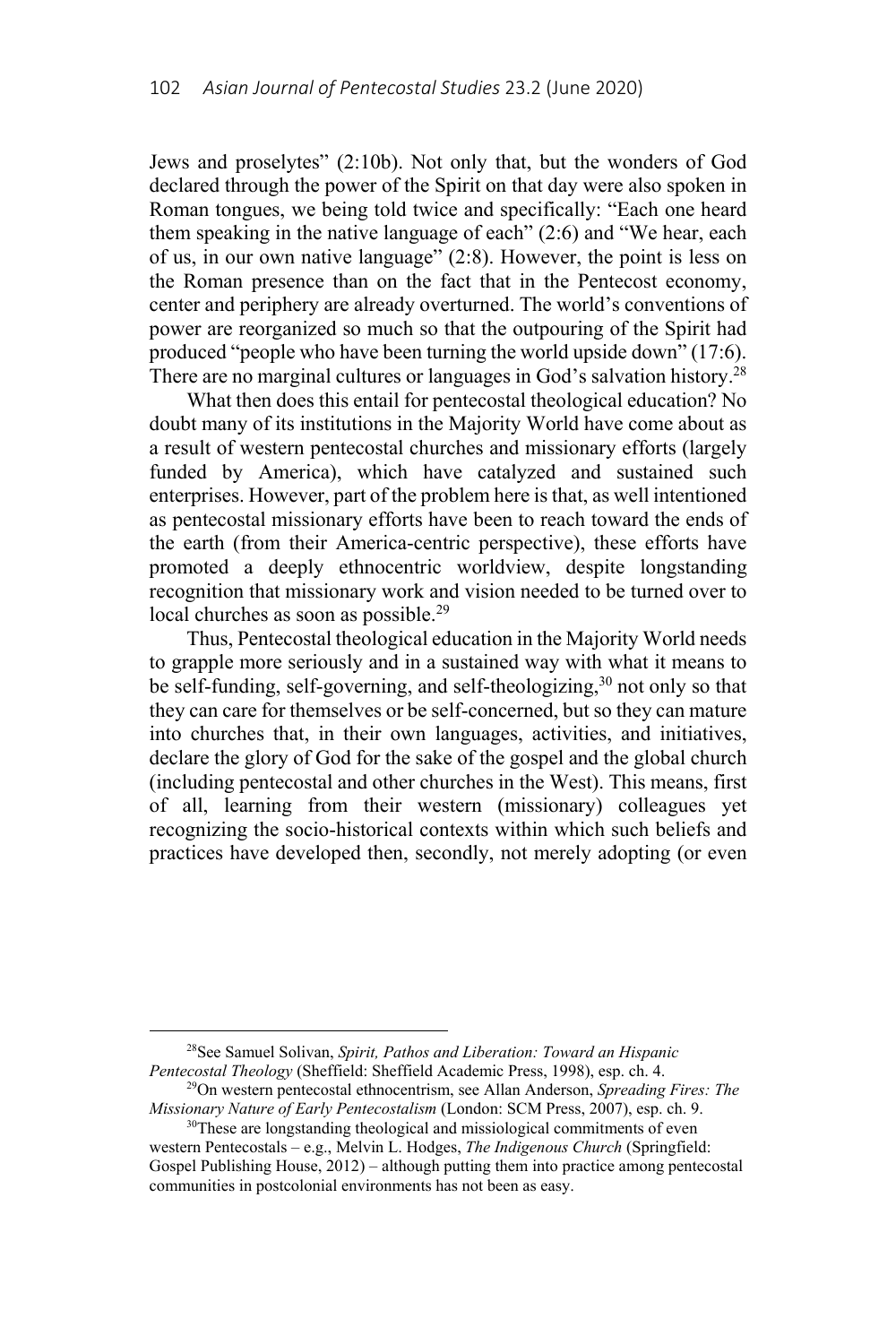translating) such into non-western milieu but considering if and how new approaches ought to be forged.31

# Liberative Horizon

Last but not least, note that the promise of Pentecost, which is for our "children, and for all who are far away" (2:39), is universally indiscriminate in its horizons. It is for all flesh—male and female, sons and daughters, young and old, slave and free—as Peter recounts, drawing from Joel, and recorded by Luke (2:17-18; cf. Joel 2:28-29). This represents the Spirit's inauguration of the day of the Lord (2:20b), along with its enactment of justice for all (cf. Luke 4:18-20). Patriachalism is undermined, gerontocracy is leveled out, and class divisions are overcome. The concrete manifestation is the emergence of a fellowship of the Spirit (Acts 2:42-47, 4:32-35) in which landowners like Barnabas (4:36-37) are mutual members with those needy who joined the apostolic community "from the towns around Jerusalem" (5:16). No one is excluded from participation in the Pentecost outpouring, and it is precisely those marginalized by imperial Rome who are now brought into the center of God's redemptive plan.32

Of course, theological education in the western world is principally egalitarian, meaning that not only that many (except for those with complementarian convictions regarding male and female having distinct gender roles) accept and train women for ministry but also many attempt to scholarship students of color, who are often underrepresented in the graduate-level educational enterprise. In my view, all of this ought to be applauded even while we reconsider also the curricular and pedagogical dimensions of such a Pentecost perspective. Should not these multicultural, multiethnic, teleological, and ethical themes be part and parcel of the missiological heart of any theological program of inquiry? And should we not also teach, by way of embodying solidarity with the poor or empowering students from communities from beyond the western hemisphere, how to be missionally engaged as part of (not as

<sup>&</sup>lt;sup>31</sup>As one example: thinking about other faiths in a Christendom (western) context is different than when considering religious pluralism in Asia; thus South Asian Pentecostal theologian Ivan Satyavrata, *God Has Not Left Himself without Witness* (Oxford: Regnum, 2011), proposes a more inclusive approach than most other western Pentecostals (except perhaps Tony Richie, *Toward a Pentecostal Theology of Religions: Encountering Cornelius Today* [Cleveland: CPT, 2013]).

<sup>32</sup>For more on this reading of the Book of Acts, see my *Who is the Holy Spirit? A Walk with the Apostles* (Brewster, Mass.: Paraclete Press, 2011), esp. parts I-II.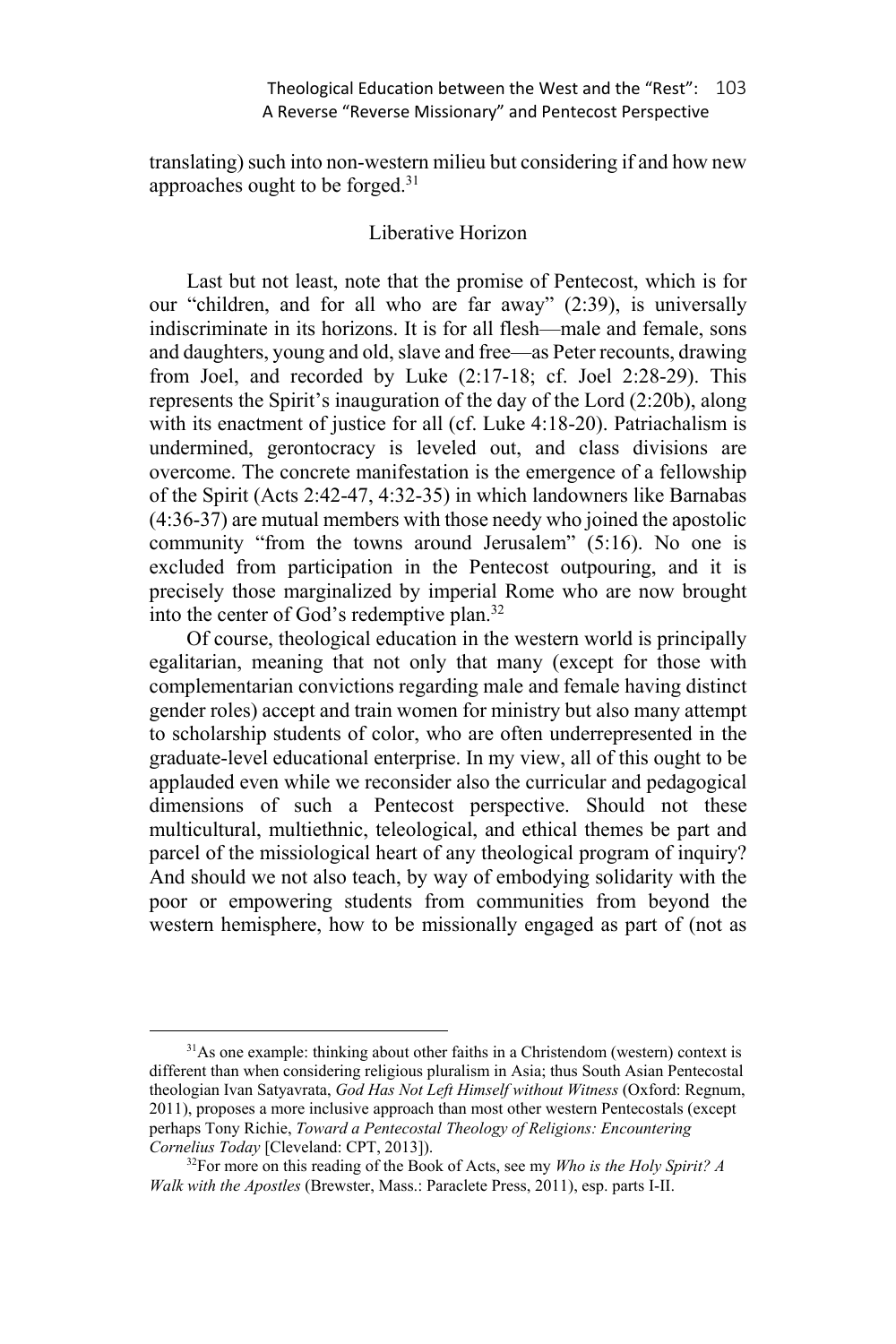extracurricular to) their course of study?<sup>33</sup> In short, missiology or mission studies ought to become more prominent in the theological curriculum even as liberative praxis ought to be more pronounced.<sup>34</sup>

Despite modern Pentecostalism's many exemplary female pastors, evangelists, and missionaries, there remains a glass ceiling for women in pentecostal churches and communities.35 Further, although Pentecostals focus much on divine healing of human bodies, they are otherwise more spiritually concerned about salvation vis-à-vis the afterlife than about addressing and engaging social and economic injustices in this world.<sup>36</sup> Much of this derives from North American Pentecostalism's taking the side of fundamentalists against liberals in the early twentieth century debates and then exporting such perspectives to their pentecostal compatriots in the Majority World over the last 100 years. Might Global South pentecostal theological institutions revisit the scriptural witness to the Pentecost outpouring of the Spirit not for the purpose of dismissing their North American colleagues' perspectives but rather to enrich and enlarge their missional vision?<sup>37</sup> Mission ought to be at the heart of the theological education task, and this is why our heart for mission ought to be as wide as that of the missionary God.<sup>38</sup>

May pentecostal theological education in this second century of the movement mature in helping its churches and the church ecumenical and

Tetsunao Yamamori, *Global Pentecostalism: The New Face of Christian Social Engagement* (Oxford: Oxford University Press, 2007). 37E.g., Dario Rodriguez López, *The Liberating Mission of Jesus: The Message of* 

 <sup>33</sup>See Love L. Sechrest, Johnny Ramírez-Johnson, and Amos Yong, eds., *Can "White" People Be Saved? Triangulating Race, Theology, and Mission*, Missiological Engagements (Downers Grove: IVP Academic, 2018); note the scare quotes around "white," which means that the question therefore refers not to individuals but to those racialized according to Eurocentric cultural norms instead of according to the gospel, so that our book charts trajectories for what it means to engage in Christian witness that decenters Euro-Americanism so that the many tongues of world Christianity can be heard. 34David Bosch's magisterial *Transforming Mission: Paradigm Shifts in Theology of* 

*Mission*, 2<sup>nd</sup> ed. (Maryknoll: Orbis, 2011), already urged that liberation be included in mission; see my Pentecost perspective on Bosch's vision: "Pentecost as Facet of the Church-in-Mission or Culmination of the *Missio Dei*? A Pentecostal Renewing of Bosch's (Reformed) Mission Theology," *Missionalia: Southern African Journal of Theology* 47:2 (2020): 151-64.<br><sup>35</sup>See, e.g., Estrelda Alexander and Amos Yong, eds., *Philip's Daughters: Women* 

*in Pentecostal-Charismatic Leadership*, Princeton Theological Monographs Series 104 (Eugene, Ore.: Pickwick Publications, 2009).<br><sup>36</sup>Except see changes, gradual as they might be, on this front: Donald E. Miller and

*the Gospel of Luke*, trans. Stefanie E. Israel and Samuel Escobar (Eugene: Pickwick, 2012); Miguel Alvarez, *Integral Mission: A New Paradigm for Latin American Pentecostals* (Eugene: Wipf & Stock, 2016); and Ivan Satyavrata, *Pentecostals and the Poor: Reflections from the Indian Context* (Baguio City, Philippines: APTS, 2017). 38See my *Mission after Pentecost: The Witness of the Spirit from Genesis to* 

*Revelation*, Mission in Global Community (Grand Rapids: Baker Academic, 2019).